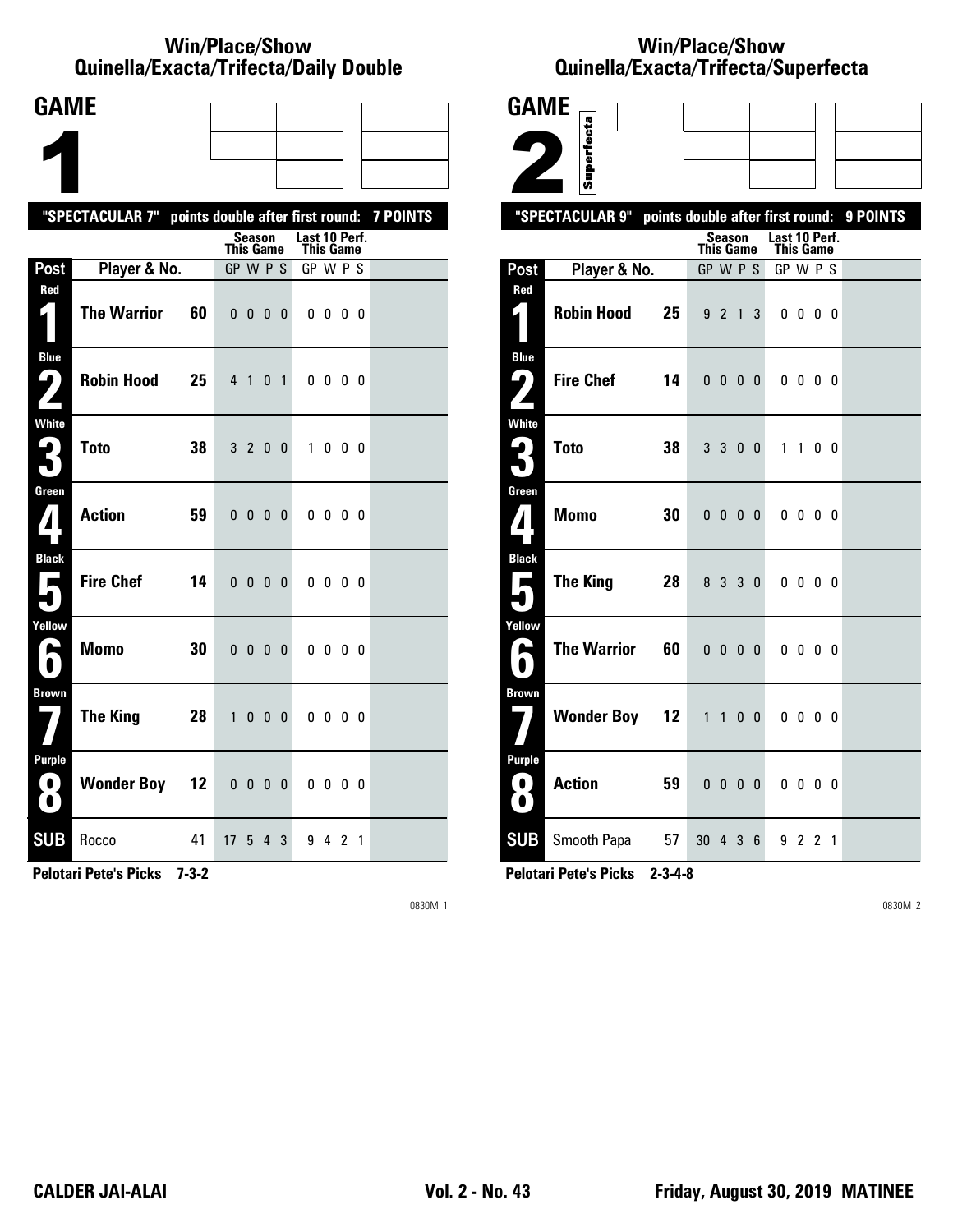## **Win/Place/Show Qui nel la/Exacta/Tri fecta/Pick 5**

| <b>GAME</b> |  |  |
|-------------|--|--|
|             |  |  |
|             |  |  |
|             |  |  |

|                       | "SPECTACULAR 7"             |          |           |                |              |                     | points double after first round: |                |                |        | <b>7 POINTS</b> |              |                |                          |
|-----------------------|-----------------------------|----------|-----------|----------------|--------------|---------------------|----------------------------------|----------------|----------------|--------|-----------------|--------------|----------------|--------------------------|
|                       |                             |          | This Game | Season         |              |                     | Last 10 Perf.<br>This Game       |                |                |        | All Games       | <b>Team</b>  |                |                          |
| Post                  | Player & No.                |          | GP W P S  |                |              |                     | GP W P S                         |                |                |        | GP W P S        |              |                |                          |
| Red                   | <b>Toto</b>                 | 38       | 7         | $\overline{2}$ | $\mathbf{0}$ | $\overline{2}$      | 1                                | 0              | 0              | 0      | $10-10$         |              | 423            |                          |
|                       | <b>Action</b>               | 59       | 19        | 5              | 1            | 3                   | 6                                | 2              | 0              | 0      |                 |              |                |                          |
| <b>Blue</b>           | <b>Smooth Papa</b>          | 57       | 36        | 6              | 4            | 4                   | 10                               | $\overline{2}$ | 1              | 2      |                 |              |                |                          |
| $\blacktriangleright$ | <b>The King</b>             | 28       | 29        | 4              | 8            | 3                   | 9                                | $\overline{2}$ | $\overline{2}$ | 0      | 14 <sub>0</sub> |              | 5 1            |                          |
| <b>White</b>          | <b>Grave Digger</b>         | 31       | 26        | 6              | 5            | 4                   | 6                                | $\overline{c}$ | 0              | 1      | 1               | 0            | 1              |                          |
|                       | <b>Momo</b>                 | 30       | 4         | 1              | 1            | 0                   | 0                                | 0              | 0              | 0      |                 |              |                | - 0                      |
| Green                 | <b>The Ace</b>              | 92       | 38        | 1              | 9            | 4                   | 10                               | 1              | 4              | n      | 7               | 1            | $\mathfrak{p}$ | $\overline{\phantom{0}}$ |
|                       | <b>The Hammer</b>           | 33       | 19        | 1              | 2            | 1                   | 5                                | 0              | 1              | 0      |                 |              |                |                          |
| <b>Black</b>          | <b>Straight Dealin 10</b>   |          | 19        | 1              | 4            | $\Omega$            | 9                                | 1              | 4              | n      | 3               | $\mathbf{1}$ | 0              | - 0                      |
|                       | <b>Wonder Boy</b>           | 12       | 10        | 3              | 3            | $\mathbf{1}$        | $\overline{2}$                   | 0              | 0              | 0      |                 |              |                |                          |
| Yellow                | <b>Fire Chef</b>            | 14       | 1         | 0              | $\mathbf{0}$ | $\Omega$            | 0                                | $\mathbf{0}$   | 0              | U      | 3               | $\mathbf{0}$ | 1              | $\overline{1}$           |
| $\bullet$             | <b>The Warrior</b>          | 60       | 5         | $\overline{2}$ | $\mathbf{1}$ | 0                   | 0                                | 0              | 0              | 0      |                 |              |                |                          |
| Brown                 | <b>Gitty Up!</b>            | 82       | 20        | 5              | $\mathbf{0}$ | $\overline{2}$      | 5                                | 1              | 0              | 2      | 3               | $\mathbf{0}$ | 1              | $\mathbf{0}$             |
|                       | Rocco                       | 41       | 24        | 4              | 2            | 5                   | 9                                | $\overline{2}$ | 1              | 1      |                 |              |                |                          |
| Purple                | <b>Robin Hood</b>           | 25       | 14        | 4              | 1            | 1                   | $\overline{c}$                   | 1              | 0              | 0      | 4               | - 0          | 22             |                          |
|                       | <b>The Gladiator</b>        | 77       | 18        | 5              | 1            | 1                   | 5                                | 1              | 1              | 1      |                 |              |                |                          |
| <b>SUBS</b>           | Cabby<br><b>The Natural</b> | 35<br>16 | 34<br>30  | 3<br>1         | 4<br>5       | $\overline{2}$<br>9 | 9<br>8                           | 0<br>1         | 0<br>3         | 0<br>1 |                 |              |                |                          |
|                       |                             |          |           |                |              |                     |                                  |                |                |        |                 |              |                |                          |

**Pelotari Pete's Picks 4-6-1**

0830M 3

## **Win/Place/Show Qui nel la/Exacta/Tri fecta**



|                | "SPECTACULAR 7"      | points double after first round: |                |                               |                     |                     |                |                |                |                | <b>7 POINTS</b> |                                 |                |                |
|----------------|----------------------|----------------------------------|----------------|-------------------------------|---------------------|---------------------|----------------|----------------|----------------|----------------|-----------------|---------------------------------|----------------|----------------|
|                |                      |                                  | This Game      |                               | Season              |                     | Last 10 Perf.  | This Game      |                |                |                 | <b>Team</b><br><b>All Games</b> |                |                |
| <b>Post</b>    | Player & No.         |                                  | GP             |                               | <b>WPS</b>          |                     | GP W P         |                |                | S              | GP W P S        |                                 |                |                |
| Red            | <b>Fire Chef</b>     | 14                               | 3              | 0                             | 1                   | 0                   | 0              | 0              | 0              | 0              |                 |                                 |                |                |
|                | <b>The Gladiator</b> | 77                               | 17             | 4                             | 3                   | $\overline{2}$      | 6              | $\overline{2}$ | 1              | 1              | 1               | 0                               | $\overline{1}$ | 0              |
| <b>Blue</b>    | <b>Grave Digger</b>  | 31                               | 24             | 3                             | $\overline{4}$      | 5                   | 5              | $\overline{2}$ | 0              | $\mathcal{P}$  |                 |                                 |                |                |
| 9              | <b>Ghost</b>         | 22                               | 29             | $\overline{2}$                | $\overline{2}$      | 6                   | 10             | 0              | 1              | 0              | 8               | 0                               | 1              | 2              |
| White          | <b>Gitty Up!</b>     | 82                               | 18             | 3                             | 3                   | $\overline{2}$      | 4              | 0              | 0              | 0              |                 |                                 |                |                |
| 3              | <b>Wonder Boy</b>    | 12                               | 17             | 6                             | 1                   | 5                   | 3              | 0              | 0              | 3              | 6               | 1                               | 0              | 0              |
| Green          | <b>The General</b>   | 23                               | 30             | 3                             | 3                   | 6                   | 8              | 1              | 0              | 1              |                 | 1                               | $\mathbf{1}$   | $\mathbf{1}$   |
| $\mathbf{I}$   | <b>The Natural</b>   | 16                               | 29             | 3                             | 7                   | 3                   | 8              | 1              | 1              | 1              | 8               |                                 |                |                |
| <b>Black</b>   | <b>Smooth Papa</b>   | 57                               | 31             | 9                             | 5                   | 4                   | 8              | $\overline{2}$ | 3              | 1              |                 |                                 |                |                |
| Е              | <b>Monte</b>         | 88                               | $\overline{1}$ | 1                             | 0                   | 1                   | 3              | 1              | 0              | 0              | $\Omega$        | $\mathbf{0}$                    | $\mathbf{0}$   | $\overline{0}$ |
| Yellow         | <b>Robin Hood</b>    | 25                               | 15             | 1                             | 4                   | 1                   | $\overline{c}$ | 0              | 1              | N              |                 |                                 |                |                |
| L<br>$\bullet$ | Rocco                | 41                               | 24             | 3                             | 4                   | 3                   | 8              | 3              | 1              | 1              | 1               | 0                               | $\mathbf{0}$   | $\Omega$       |
| Brown          | The Ace              | 92                               | 36             | 6                             | 5                   | $\overline{2}$      | 9              | 1              | $\overline{2}$ | 1              |                 |                                 |                |                |
|                | <b>Momo</b>          | 30                               | 6              | 1                             | 1                   | 1                   | 1              | 1              | 0              | 0              | 1               | $\mathbf{0}$                    | $\mathbf{0}$   | $\theta$       |
| <b>Purple</b>  | Cabby                | 35                               | 29             | 1                             | $\overline{2}$      | $\overline{1}$      | 9              | 0              | 0              | $\overline{2}$ |                 |                                 |                |                |
| $\bullet$      | <b>The Hammer</b>    | 33                               | 19             | 1                             | 2                   | 0                   | 5              | 0              | 1              | 0              | 4               | $\mathbf{0}$                    | $\mathbf{1}$   | 0              |
| <b>SUBS</b>    | Toto<br>The King     | 38<br>28                         | 13<br>22       | $\overline{\phantom{a}}$<br>1 | $\overline{2}$<br>3 | $\overline{2}$<br>3 | 4<br>4         | 0<br>0         | 1<br>1         | 1<br>1         |                 |                                 |                |                |
|                |                      |                                  |                |                               |                     |                     |                |                |                |                |                 |                                 |                |                |

**Pelotari Pete's Picks 5-6-3**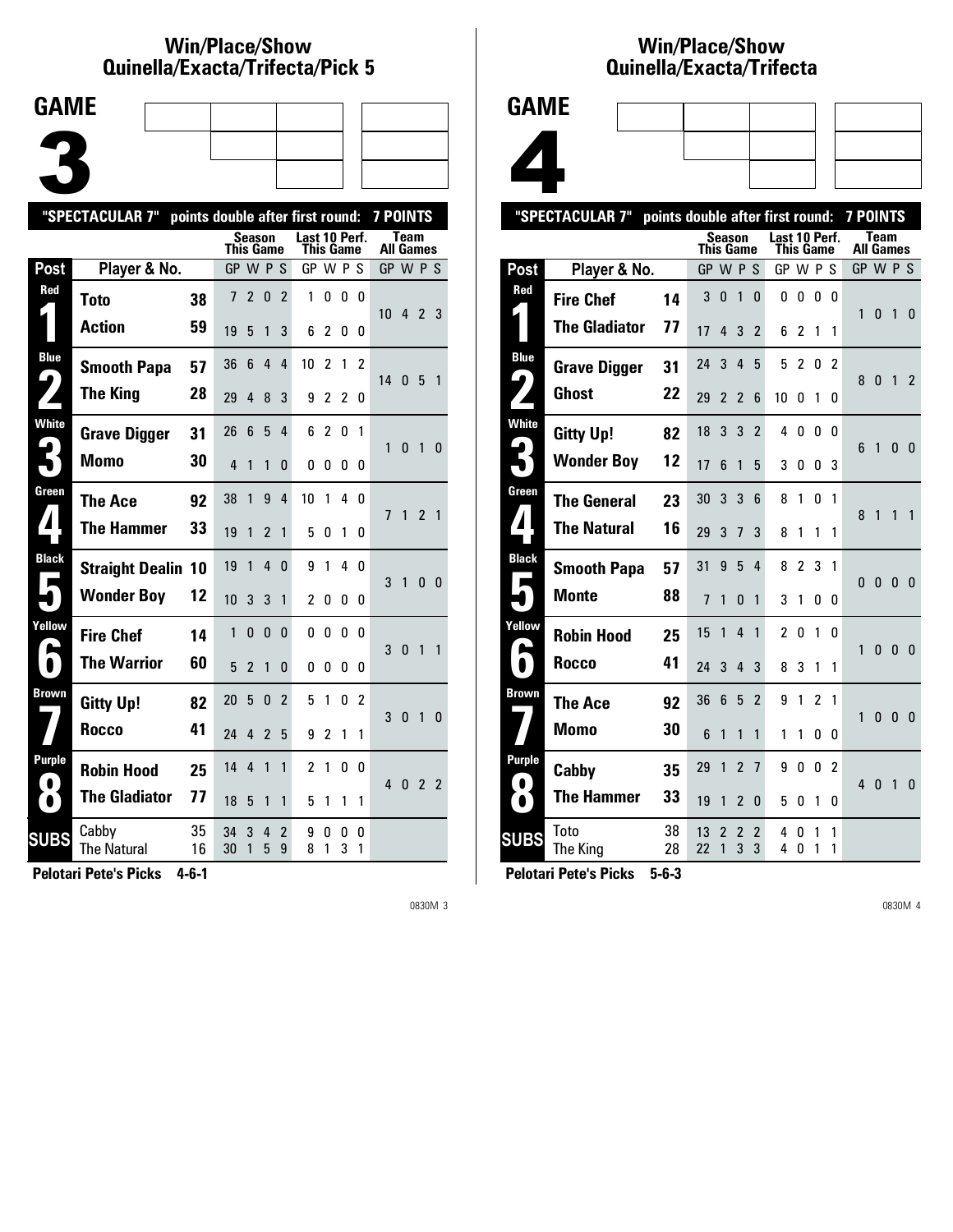# **Win/Place/Show Qui nel la/Exacta/Tri fecta**

| <b>GAME</b> |  |  |
|-------------|--|--|
|             |  |  |
|             |  |  |
|             |  |  |
|             |  |  |
|             |  |  |
|             |  |  |

|                  | "SPECTACULAR 7"           | points double after first round: |                  |                     |                                            |                |                            |             |              | 7 POINTS       |                  |                |                |                |
|------------------|---------------------------|----------------------------------|------------------|---------------------|--------------------------------------------|----------------|----------------------------|-------------|--------------|----------------|------------------|----------------|----------------|----------------|
|                  |                           |                                  | <b>This Game</b> | <b>Season</b>       |                                            |                | Last 10 Perf.<br>This Game |             |              |                | <b>All Games</b> | <b>Team</b>    |                |                |
| Post             | Player & No.              |                                  | GP W P S         |                     |                                            |                | GP W P S                   |             |              |                | GP W P S         |                |                |                |
| Red              | Cabby                     | 35                               | 22               | 1                   | $\overline{c}$                             | 1              | 5                          | 1           | 1            | 0              | 0                | 0              | 0              | - 0            |
|                  | <b>The Miz</b>            | 9                                | 0                | $\mathbf{0}$        | 0                                          | 0              | 0                          | 0           | 0            | 0              |                  |                |                |                |
| <b>Blue</b><br>4 | <b>Straight Dealin 10</b> |                                  | 11               | $\overline{2}$      | 1                                          | 0              | 6                          | 0           | 1            | 0              | 7                | 1              | 1              | 0              |
|                  | <b>The Natural</b>        | 16                               | 18               | 4                   | 1                                          | 5              | 6                          | 1           | 0            | 1              |                  |                |                |                |
| <b>White</b>     | <b>The General</b>        | 23                               | 26               | 6                   | 1                                          | 0              | 8                          | 1           | 0            | 0              | $\overline{4}$   | 1              | 0              | - 0            |
|                  | <b>The Hammer</b>         | 33                               | 15               | 1                   | $\Omega$                                   | 1              | 5                          | 0           | 0            | 0              |                  |                |                |                |
| Green            | <b>Toto</b>               | 38                               | 32 13            |                     | 3                                          | 6              | 8                          | 3           | $\mathbf{1}$ | <sup>0</sup>   | 4                | $\overline{2}$ | $\mathbf{0}$   | $\overline{1}$ |
|                  | <b>Ghost</b>              | 22                               | 10               | $\overline{2}$      | 1                                          | 1              | 1                          | 0           | 0            | 0              |                  |                |                |                |
| <b>Black</b>     | <b>Grave Digger</b>       | 31                               | 17               | $\overline{2}$      | 3                                          | 3              | 6                          | 1           | 1            | 1              | 3                | $\mathbf{0}$   | 1              | $\mathbf{1}$   |
|                  | <b>Monte</b>              | 88                               | 3                | $\mathbf{0}$        | 0                                          | 0              | 3                          | 0           | 0            | 0              |                  |                |                |                |
| Yellow           | <b>Smooth Papa</b>        | 57                               | 25               | 1                   | 3                                          | 1              | 8                          | 1           | 1            | 1              | 40               |                | 4 <sub>0</sub> |                |
| $\bullet$        | <b>The Warrior</b>        | 60                               | 37 10            |                     | 9                                          | 6              | 10                         | 2           | 1            | 3              |                  |                |                |                |
| <b>Brown</b>     | <b>Fire Chef</b>          | 14                               | 7                | $\mathbf{0}$        | $\overline{c}$                             | $\Omega$       | 0                          | $\mathbf 0$ | 0            | 0              | $\Omega$         | $\mathbf{0}$   | $\mathbf{0}$   | - 0            |
|                  | <b>The King</b>           | 28                               | 28               | 3                   | $\overline{2}$                             | 6              | 7                          | 1           | 1            | 2              |                  |                |                |                |
| Purple           | <b>Gitty Up!</b>          | 82                               | 16               | $\mathbf{0}$        | 1                                          | $\overline{2}$ | 5                          | 0           | 1            | $\overline{c}$ | 7                | 1              | 0              | 0              |
| $\bullet$ 1      | <b>Action</b>             | 59                               | 27               | 3                   | 1                                          | 0              | 5                          | 1           | 0            | 0              |                  |                |                |                |
| <b>SUBS</b>      | The Ace<br>Rocco          | 92<br>41                         | 18<br>16         | 2<br>$\overline{2}$ | $\overline{2}$<br>$\overline{\phantom{a}}$ | 2<br>3         | 6<br>4                     | 1<br>1      | 2<br>1       | 0<br>0         |                  |                |                |                |
|                  |                           |                                  |                  |                     |                                            |                |                            |             |              |                |                  |                |                |                |

**Pelotari Pete's Picks 5-1-7**

0830M 5

### **Win/Place/Show Qui nel la/Exacta/Tri fecta/Super fecta**



|                            | "SPECTACULAR 9"           | points double after first round: |                  |                |                |                     |                                   |                |                |        | 9 POINTS       |                          |                |                |
|----------------------------|---------------------------|----------------------------------|------------------|----------------|----------------|---------------------|-----------------------------------|----------------|----------------|--------|----------------|--------------------------|----------------|----------------|
|                            |                           |                                  | <b>This Game</b> | Season         |                |                     | Last 10 Perf.<br><b>This Game</b> |                |                |        |                | Team<br><b>All Games</b> |                |                |
| <b>Post</b>                | Player & No.              |                                  | GP               | W P            |                | -S                  | GP W P S                          |                |                |        | GP W P S       |                          |                |                |
| Red                        | <b>Straight Dealin 10</b> |                                  | 14               | 2              | 1              | 0                   | 8                                 | 0              | 1              | 0      |                |                          |                |                |
|                            | Ghost                     | 22                               | 15               | 1              | 1              | 4                   | 5                                 | 1              | 0              | 1      | 6              | 1                        | 1              | 0              |
| <b>Blue</b>                | <b>Fire Chef</b>          | 14                               | 5                | 0              | $\overline{2}$ | $\overline{2}$      | 0                                 | 0              | 0              | 0      |                |                          |                |                |
| ںا                         | <b>The Hammer</b>         | 33                               | 9                | 0              | 0              | 1                   | 3                                 | 0              | 0              | 0      | 1              | 0                        | 0              | 0              |
| White                      | <b>Smooth Papa</b>        | 57                               | 17               | 4              | $\overline{2}$ | 0                   | 5                                 | $\overline{2}$ | 1              | 0      | $\overline{1}$ | 0                        | $\mathbf{0}$   | -2             |
| 3                          | <b>The Natural</b>        | 16                               | 24               | 0              | 4              | 1                   | 6                                 | 0              | $\mathfrak{p}$ | 1      |                |                          |                |                |
| Green                      | <b>Grave Digger</b>       | 31                               | 19               | $\overline{2}$ | 1              | 5                   | 5                                 | 1              | 1              | 3      | $\mathbf{0}$   | $\mathbf{0}$             | $\mathbf{0}$   | 0              |
| $\blacksquare$             | <b>The Miz</b>            | 9                                | $\mathbf{0}$     | 0              | 0              | 0                   | 0                                 | 0              | 0              | 0      |                |                          |                |                |
| <b>Black</b><br>Е          | <b>The General</b>        | 23                               | 30               | 3              | $\overline{2}$ | 5                   | 8                                 | 0              | $\mathbf{0}$   | 1      | 5              | 1                        | $\mathbf{1}$   | 0              |
|                            | <b>Rocco</b>              | 41                               | 11               | 0              | 0              | 0                   | 0                                 | 0              | 0              | 0      |                |                          |                |                |
| Yellow                     | <b>Gitty Up!</b>          | 82                               | 18               | 3              | 1              | 1                   | 5                                 | 1              | 1              | 1      |                |                          |                |                |
| $\blacksquare$             | Monte                     | 88                               | $\overline{2}$   | 0              | $\Omega$       | 1                   | 1                                 | O              | 0              | 1      | 1              | 0                        | $\mathbf{0}$   | $\mathbf{0}$   |
| Brown                      | Cabby                     | 35                               | 15               | 4              | 1              | 3                   | 7                                 | $\overline{2}$ | 0              | 1      |                |                          |                |                |
|                            | <b>Action</b>             | 59                               | 37               | 1              | 4              | 8                   | 9                                 | 0              | 1              | 1      | 8              | 1                        | $\mathbf{0}$   | $\overline{1}$ |
| <b>Purple</b><br>$\bullet$ | The Ace                   | 92                               | 22               | 1              | 1              | $\overline{2}$      | 10                                | 1              | 0              | 0      | 6              | 1                        | $\overline{2}$ | $\overline{1}$ |
| $\bullet$                  | <b>The Gladiator</b>      | 77                               | 19               | 4              | 4              | 3                   | 4                                 | 0              | 1              | 1      |                |                          |                |                |
| <b>SUBS</b>                | Toto<br>The King          | 38<br>28                         | 31<br>34         | 5<br>6         | 8<br>3         | 4<br>$\overline{2}$ | 8<br>9                            | 1<br>1         | 2<br>0         | 0<br>0 |                |                          |                |                |
|                            |                           |                                  |                  |                |                |                     |                                   |                |                |        |                |                          |                |                |

**Pelotari Pete's Picks 8-4-3-1**